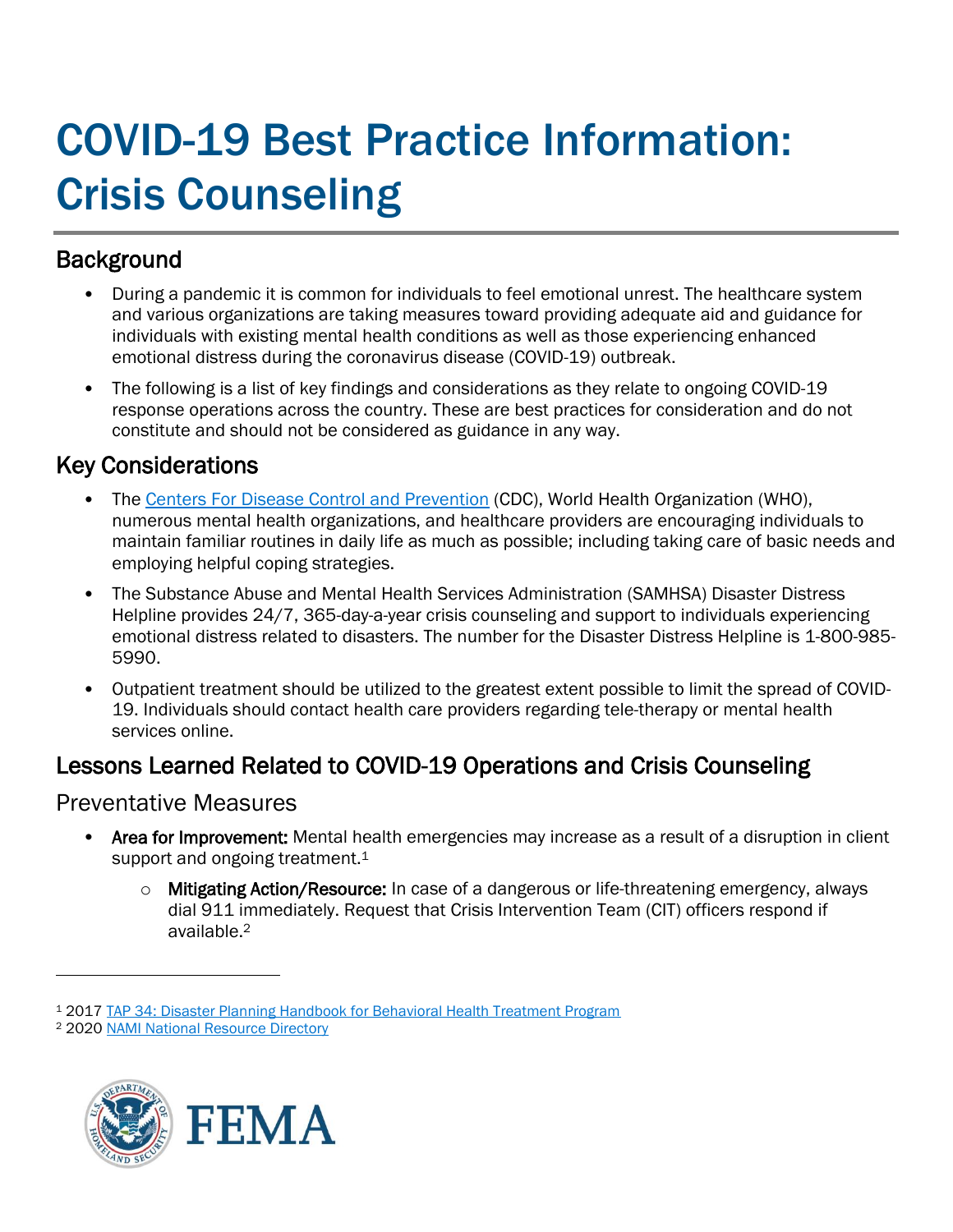- Area for Improvement: Staff shortages may occur due to workers quarantined, avoiding exposure, or caring for ill family members.<sup>3</sup>
	- $\circ$  Mitigating Action/Resource: Identify alternative ways to serve clients including outpatient treatment, monitor by telehealth if appropriate, or transferring clients to other providers with mutual aid agreements.
- Potential Best Practice: Incorporate approaches for screening for COVID-19 symptoms prior to arrival if offering in-person appointments.<sup>4</sup>
- Potential Best Practice: Contact pharmacies to determine if they provide delivery services or longer supplies for prescription medication.<sup>5</sup>

#### Isolation and Support Groups

- Potential Best Practice: Individuals are advised to avoid watching, reading, or listening to news that causes them to feel anxious or distressed; seeking information from health care professionals only, at specific times of day, to inform steps to prepare plans and protect loved ones. 6
- Potential Best Practice: The National Alliance on Mental Illness (NAMI) encourages individuals to check-in with at-risk loved ones via phone, e-mail, video conference or connecting on social media.<sup>7</sup>
- Potential Best Practice: NAMI encourages contacting a warmline. Warmlines are confidential, noncrisis emotional support telephone hotlines staffed by peer volunteers who are in recovery. NAMI [Helpline Warmline Directory](https://www.nami.org/NAMI/media/NAMI-Media/BlogImageArchive/2020/NAMI-National-HelpLine-WarmLine-Directory-3-11-20.pdf) is a resource to finding local warmlines.<sup>8</sup>
- Potential Best Practice: Mental Health America (MHA) offers at home, free, anonymous, and confidential online tools and screenings to determine whether you are experiencing symptoms of a mental health condition.<sup>9</sup>
- Strength: NAMI provides a Helpline Resource Directory with an extensive list of online support groups and other mental health resources. Local NAMI Affiliates or State Organizations also provide support program information.<sup>10</sup>

### **Telehealth**

**Strength:** On March 17, 2020, the Trump Administration and the HHS announced steps to expand Americans' access to telehealth services during the COVID-19 outbreak. The HHS Office of Inspector General (OIG) provided flexibility for healthcare providers to reduce or waive beneficiary cost-sharing for telehealth visits paid by federal healthcare programs. The Centers for Medicare & and Medicaid Services (CMS) proceeded to expand Medicare coverage for telehealth visits.

<sup>3</sup> 2017 [TAP 34: Disaster Planning Handbook for Behavioral Health Treatment Program](https://store.samhsa.gov/sites/default/files/d7/priv/sma13-4779.pdf)

<sup>4</sup> 2020 [National Council for Behavioral Health Best Practices for Telehealth During COIVD-19 Public Health Emergency](https://www.thenationalcouncil.org/wp-content/uploads/2020/03/Telehealth_Best_Practices.pdf?daf=375ateTbd56)

<sup>5</sup> 2020 [MHA Living with Mental Illness During COVID-19 Outbreak](https://mhanational.org/living-mental-illness-during-covid-19-outbreak-preparing-your-wellness) – Preparing For Your Wellness

<sup>6</sup> 2020 [WHO Mental Health Considerations during COVID-19 Outbreak](https://www.who.int/docs/default-source/coronaviruse/mental-health-considerations.pdf)

<sup>7</sup> 2020 [NAMI COVID-19 \(Coronavirus\) Information and Resources](https://www.nami.org/getattachment/About-NAMI/NAMI-News/2020/NAMI-Updates-on-the-Coronavirus/COVID-19-Updated-Guide-1.pdf)

<sup>8</sup> 2020 [NAMI COVID-19 \(Coronavirus\) Information and Resources](https://www.nami.org/getattachment/About-NAMI/NAMI-News/2020/NAMI-Updates-on-the-Coronavirus/COVID-19-Updated-Guide-1.pdf)

<sup>9</sup> 2020 [MHA Living with Mental Illness During COVID-19 Outbreak](https://mhanational.org/living-mental-illness-during-covid-19-outbreak-preparing-your-wellness) – Preparing For Your Wellness

<sup>10</sup> 2020 [NAMI COVID-19 \(Coronavirus\) Information and Resources](https://www.nami.org/getattachment/About-NAMI/NAMI-News/2020/NAMI-Updates-on-the-Coronavirus/COVID-19-Updated-Guide-1.pdf)